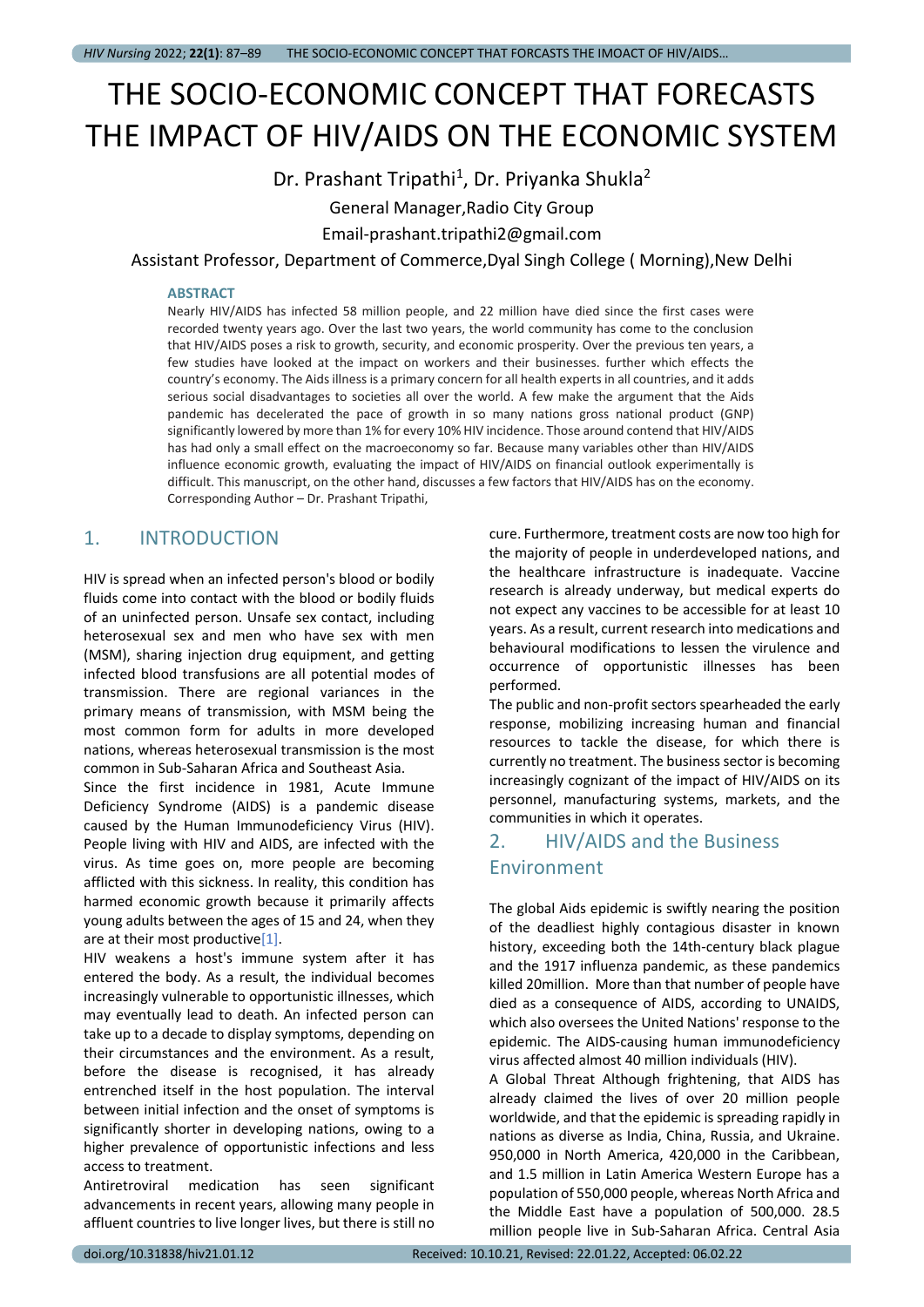and Eastern Europe 1,000,000 5.6 million people live in South and Southeast Asia. The Pacific and East Asia 1,000,000 Australia and New Zealand are two countries that share a common border. [2]

Businesses offer a variety of resources that can aid in the fight against HIV/AIDS. Their strategic thinking can aid in the development of more successful preventative and treatment initiatives, and they have a ready audience in their workforces. Their product development talents (antiretroviral medications, for example) are already saving the lives of millions of infected people (private sector pharmaceutical development is frequently aided by government investment and research, of course). The private sector's marketing expertise can effectively transmit education messages to broad and difficult-topersuade audiences, and distribution networks utilized for their own products can be leveraged to provide HIV prevention and treatment materials to hard-to-reach groups.

## 3. Effects on the economy

When economies face rapidly increasing mortality and morbidity, economic theory can help predict what will happen. We looked at empirical studies that attempted to quantify the HIV/AIDS pandemic's macroeconomic effects.

#### **3.1 A Shrinking labour pool**

Because of increasing death and disease, the HIV/AIDS outbreak has a negative influence on labour supply. This is aggravated by skill loss in key labor market sectors. In South Africa, for example, almost 60percent of the total of the mining employed population is between ages of thirty and forty-four and in fifteen years, this is expected to drop to 10%. HIV infection that affects 20% of new nurses in South Africa's healthcare system. [3]

#### **3.2 Labor productivity is down.**

Sickness caused by AIDS has a long-term impact on labour output. Based to one analysis, the annual expenditures of Aids illness and decreased earnings varied from \$eighteen per worker at a Kenyan automotive firm to \$300 per worker at the Uganda Railway Corporation. However costs have a negative impact on competitiveness and earnings. Government income are also falling as tax collections fall, and authorities are now being pressed to spend resources to deal with the rise in the prevalence of AIDS, which could lead to economic crises.[4]

## **3.3 Imports have grown while exports have decreased.**

Exports will decrease as domestic productivity declines, but imports of expensive healthcare products may increase. If important industries such as South Africa's mining are damaged, the resulting loss of export revenues will be significant. As a result, the trade balance (gap between export revenue and import spending) and government finances will be squeezed. As a result, defaults that require foreign funding may occur. Despite emphasising the financial impacts of the pandemic, these simulations were based on a simplified picture of economic linkages. They, for example, feel

that consumers may effortlessly transition from one sort of job to another. Because replacing qualified workers is a time-consuming and costly job, and workers might not easily be relocated from one sector to another (for example, farming to health care) in response to skills deficiencies, this hypothesis is likely to minimize the pandemic's impact on productivity.

Estimating the combined influence of these interconnected factors on an economy's performance is a difficult undertaking. To simplify gauging "economic success," Analysts generally tended to concentrate on a single metric, such as minimum salary or Economy. In general, regression analysis was utilized in this study to evaluate the impact of the HIV pandemic on real Gross domestic product while adjusting for other factors that may affect growth. According to the findings of these studies, the net impact on GDP per capita growth would be negative and significant. According to the most recent estimates, the pandemic has decreased estimated annual national rates of growth in Africa by 2- 4 percent. [5]

## 4. CONCLUSION

The development of comprehensive strategies suited to the demands of each countries economies is a critical step in mitigating the epidemic's economic consequences. These policies will almost certainly include intervention and rehabilitation programmes, but fiscal policies such as focused labor training for essential businesses may also be included. Considering the macroeconomic effects of actions can lead to a variety of ethical and political quandaries. To ensure financial prosperity, pricey antiviral medications may need to be targeted to highly efficient economic backgrounds in only certain industries that depend on their role in economic output instead of their healthcare requirements. A technique like this would result in increased economic success and public finances, as well as more time for replacement labor to be educated, reducing the pandemic's total impact. The AIDS epidemic is far more than a serious medical condition, and as such, it demands far more than medical answers. Economic models aid in the development and maintenance of economic settings conducive to the implementation of long-term medical programmes.

## 5. References

1. Singh A, Jain S. Awareness of HIV/AIDS among school adolescents in Banaskantha district of Gujarat. Health and Population: Perspectives and Issues. 2009;32(2):59-65.

2. Kallings LO. The first postmodern pandemic: 25 years of HIV/AIDS. Journal of internal medicine. 2008;263(3):218-43. [https://doi.org/10.1111/j.1365-](https://doi.org/10.1111/j.1365-2796.2007.01910.x) [2796.2007.01910.x.](https://doi.org/10.1111/j.1365-2796.2007.01910.x) 

3. Dixon S, McDonald S, Roberts J. The impact of HIV and AIDS on Africa's economic development. Bmj. 2002;324(7331):232-4.

[https://doi.org/10.1136/bmj.324.7331.232.](https://doi.org/10.1136/bmj.324.7331.232)

4. Dixon S, McDonald S, Roberts J. AIDS and economic growth in Africa: a panel data analysis. Journal of International Development: The Journal of the Development Studies